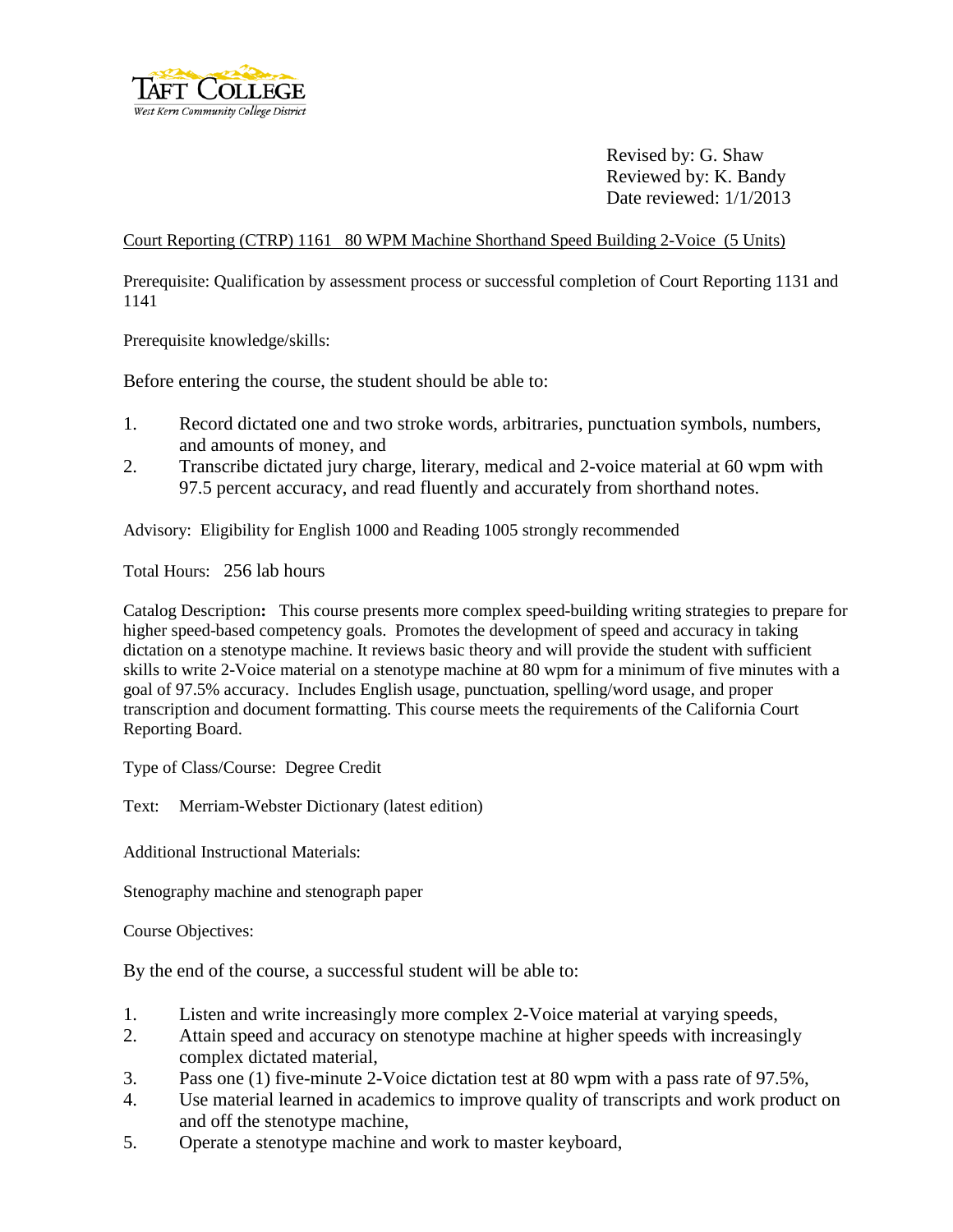

- 6. Demonstrate effective listening technique in order to transcribe from steno notes verbatim dictation,
- 7. Demonstrate ear-finger coordination in taking dictation as well as in transcription,
- 8. Recognize appropriate words when transcribing from dictated material (i.e. effect/affect or doe/dough); use of conflict-free theory methods,
- 9. Provide correct punctuation in dictated and transcribed material,
- 10. Read steno notes out loud at rapid rate of speed,
- 11. Proofread using proofreader marks,
- 12. Effectively use a dictionary, spell check software, stenographic-computer dictionary and other resources to produce verbatim and usable transcripts,
- 13. Improve ability to meet deadlines with transcribed work product, and
- 14. Develop concentration skills.

Course Scope and Content (laboratory):

- Unit I Speed Building Techniques
	- A. Daily observations
	- B. Dictation at 80 wpm of various complex 2-Voice material
	- C. Theory techniques through timed dictation tests
	- D. Theory techniques through word usage and spelling tests
	- E. Concentration and listening skills: timed dictation and multi-voice tests
	- F. Read back steno notes
	- G. Complex material from legal opinion, literary, medical, and multi-voice

Unit II Dictation/Transcription Outcome

- A. Daily observations
- B. Personal dictionary
- C. Identify homonyms, numbers, possessives and symbols
- D. Writing "briefs", (steno shorthand abbreviations)
- E. Read and transcribe steno notes
- F. Transcribe, edit and proofread timed dictation documents

Unit III Skills development

- A. Build speed and continue to master writing dictated material
- B. Practice material from various media sources
- C. Lab practice material (CD's, DVD's, tapes, etc) to improve speed

Learning Activities Required Outside of Class:

The students in this class will be given the opportunity to practice with school-approved speedbuilding material a minimum of 1 hour per day outside of the regular class time. Additionally, students are expected to do the following:

- 1. Read material to improve vocabulary, spelling, and word usage,
- 2. Required non-tested transcription,
- 3. Court observation, and
- 4. Dictionary building.